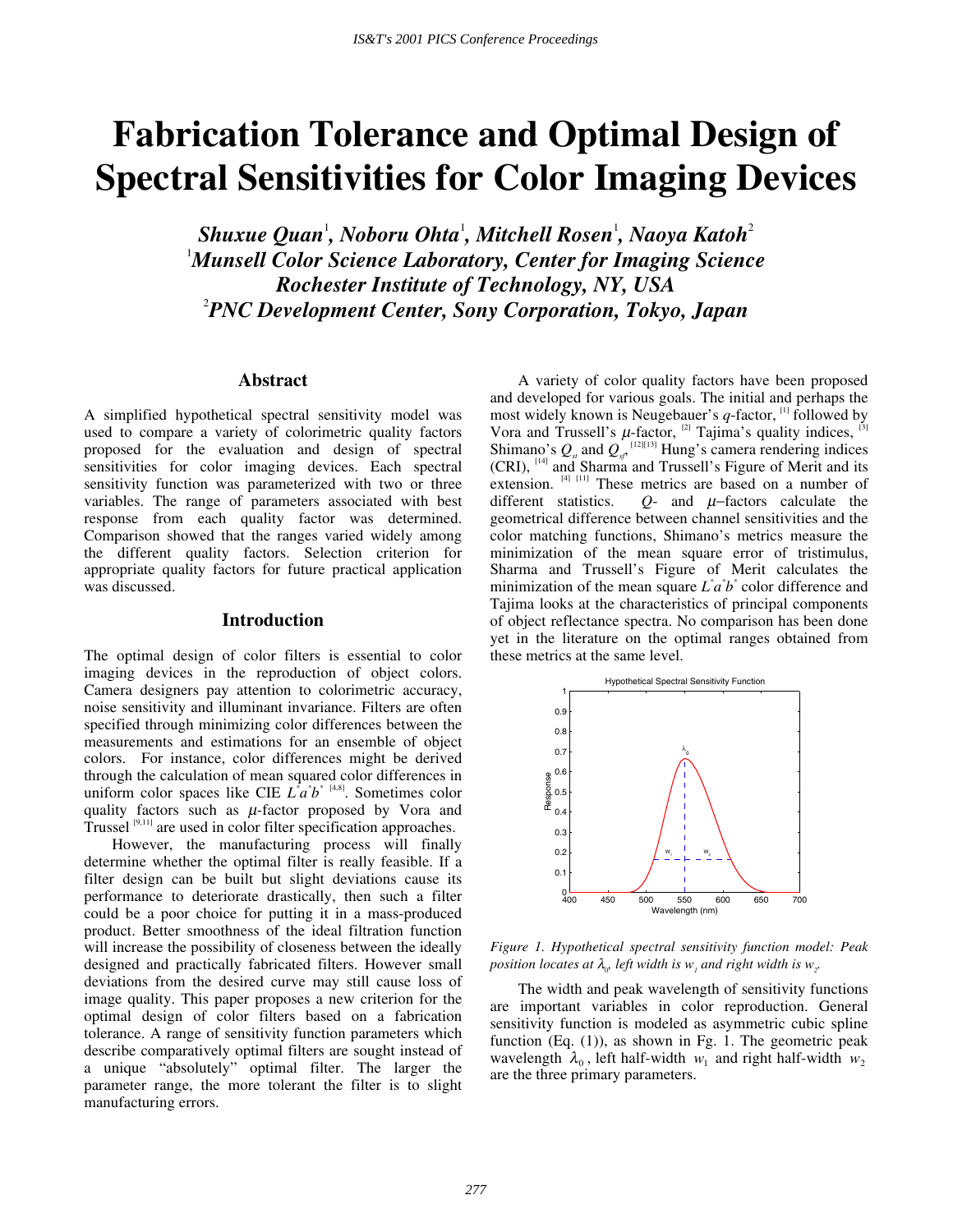$$
C(\lambda) = \frac{}{\left\{\n\begin{aligned}\n\frac{w_2^3 + 3w_2^2 (w_2 - |\lambda - \lambda_0|) + 3w_2 (w_2 - |\lambda - \lambda_0|)^2 - 3(w_2 - |\lambda - \lambda_0|)^3}{6w_2^3} \\
0 &\le \lambda - \lambda_0 \le w_2\n\end{aligned}\n\right\}}\n\frac{6w_2^3}{\left\{\n\begin{aligned}\n\frac{w_1^3 + 3w_1^2 (w_1 - |\lambda - \lambda_0|) + 3w_1 (w_1 - |\lambda - \lambda_0|)^2 - 3(w_1 - |\lambda - \lambda_0|)^3}{6w_3^3} \\
&\quad -w_1 \le \lambda - \lambda_0 \le 0\n\end{aligned}\n\right\}}\n\tag{1}
$$
\n
$$
\frac{(2w_2 - |\lambda - \lambda_0|)^3}{6w_2^3} \quad w_2 \le \lambda - \lambda_0 \le 2w_2
$$
\n
$$
\frac{(2w_1 - |\lambda - \lambda_0|)^3}{6w_1^3} \quad -2w_1 \le \lambda - \lambda_0 \le -w_1
$$
\n
$$
otherwise
$$

Alternatively we can represent the function with these three parameters: peak wavelength  $\lambda_0$  (as above), width parameter *w* and skewness parameter ∆*w* , where

$$
w_1 + w_2 = 2w
$$
  
\n
$$
w_2 - w_1 = 2\Delta w
$$
 (2)

It follows that

$$
w = \frac{w_1 + w_2}{2} \tag{3}
$$

$$
\Delta w = \frac{w_2 - w_1}{2} \tag{4}
$$

∆*w* describes the degree of skewness in the spectral sensitivity function. For symmetrical functions, ∆*w* = 0 . For more complicated spectral sensitivity shapes, lower and upper bound of spectral sensitivity functions may be introduced. Many real sensitivity functions have secondary peaks, so it may prove important to include those. Other real-world structure may be modeled in some future study as well. The simple curves have shown, so far, to be reasonable representations of filters believed to be easily fabricated.

By shifting peak wavelength of the cubic spline function from 400nm to 700nm, channel sensitivities from blue to red are simulated. By modifying the width parameters, the bandwidth of sensitivity functions is modified.

For the analysis, the possible geometrical peak wavelength for blue channel was varied from 400nm to 500nm, green channel from 500nm to 600nm and red channel from 550nm to 650nm, all in intervals of 10nm. The width parameter, *w*, was tested between 10nm and 110nm in increments of 10nm. The skewness parameter, ∆*w* , was varied between –5nm and 5nm by increments of 5nm. By calculating all of these combinations, we can choose the combinations whose quality factors satisfy some pre-defined minimum conditions, such as  $\mu \geq 0.98$ . In order to compare the optimal ranges from different quality factors, these parameters were held constant:

$$
\Delta w_R = \Delta w_G = \Delta w_B = 0nm
$$

$$
w_R = 50nm
$$
  

$$
w_G = 70nm
$$
  

$$
w_B = 40nm
$$

For all of the evaluated quality factors, the perfect score is that of 1.

## **Optimal Range Obtained with** *q***-Factor**

Neugebauer's *q*-factor was proposed forty years ago and was the first the so-called quality factors.  $[14,9.14]$  Its physical meaning is to approximate a spectral sensitivity function of a color input device with the linear combination of one set of color matching functions. The set of color matching functions chosen does not affect the quality factor, since the orthornormal color matching functions are always equivalently used instead. *Q*-factor can be represented with matrix notation as:

$$
q(m) = \frac{\|P_V(m)\|^2}{\|m\|^2} = \frac{\left\|A \cdot (A^T A)^{-1} A^T \cdot m\right\|^2}{\|m\|^2}
$$
  
= 
$$
\frac{m^T A (A^T A)^{-1} A^T m}{m^T m}
$$
 (5)

where *A* is a color-matching function matrix  $(n \times 3)$ , *m* is the spectral sensitivity function  $(n \times 3)$ , and the superscript, <sup>*T*</sup>, is the matrix transpose operator, assuming *n*-wavelength sampling is used in the visible range.

Figure 2 shows a contour plot of Neugebauer's *q*-factor relative to varying peak wavelength of our hypothetical channel sensitivities. The optimal range of *q*>0.95 is found to be the contour as shown in Figure 2. For results where *q* is high, e.g. *q*>0.95, two separate width-peak continuous areas are found. These show blue region to be limited, while the red-green region to be quite large and connected. Neugebauer's *q*-factor does not treat the three filters as a system, so for this factor the simultaneous selection of optimal three sensitivity functions cannot be obtained.



*Figure 2. Optimal range defined by q-factor*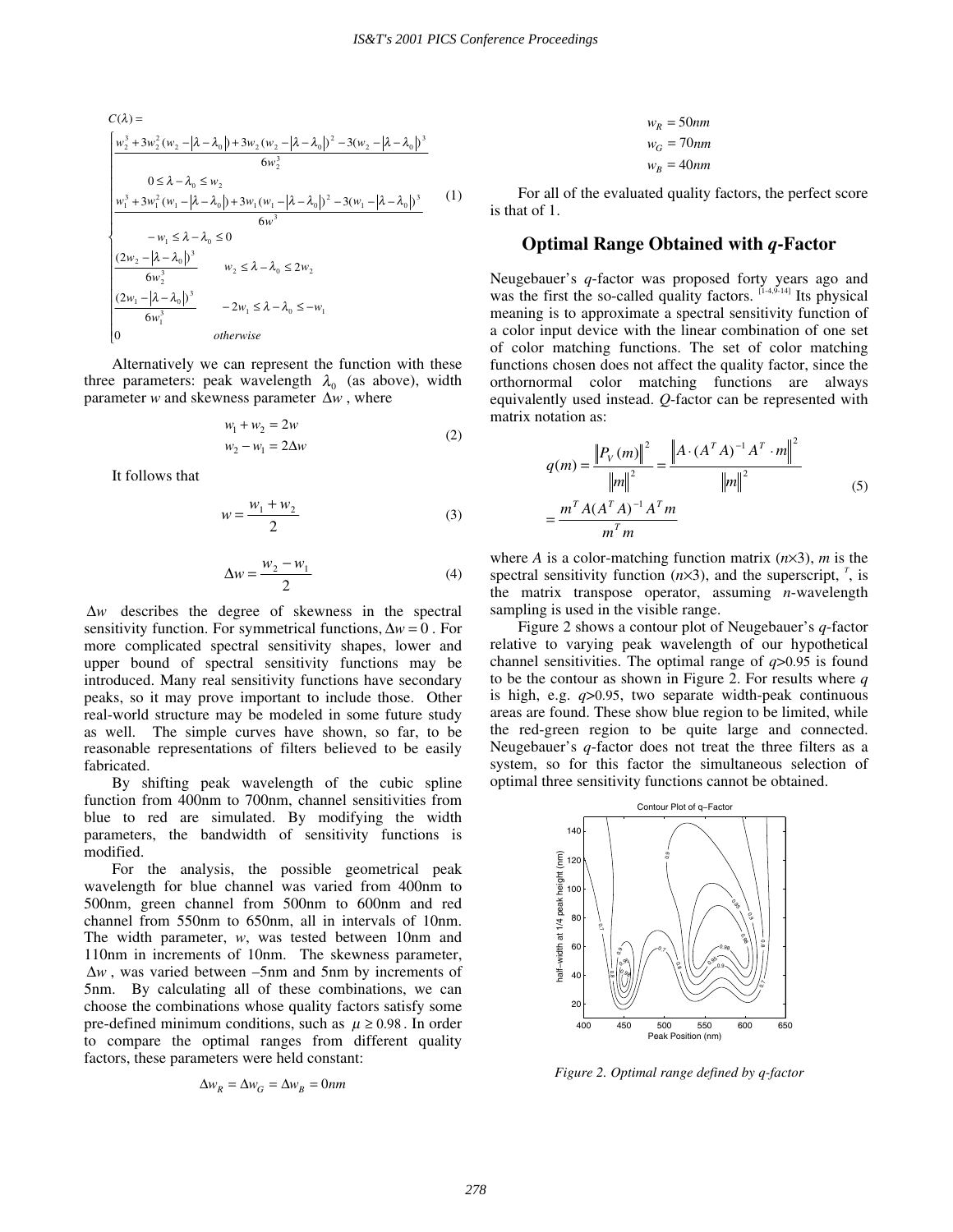# **Optimal Range Obtained with** µ**-Factor**

Vora and Trussell's  $\mu$ -factor has been discussed extensively.<br>[2,3,4,9,10,11,12,13] In general, there always exists some difference between the color-matching functions and the camera spectral sensitivities by linear transformation. For example, Equation (6) describes this difference:  $[11]$ 

$$
\mu_A(M) = \frac{\text{Trace}\{AA^T M (M^T M)^{-1} M^T\}}{\text{Trace}\{AA^T\}}
$$
  
= 
$$
\frac{\text{Trace}\{AA^T O O^T\}}{\text{Trace}\{AA^T\}}
$$
 (6)

where *M* is the camera spectral sensitivities matrix  $(n \times 3$  if three channels are used), and *A* typically is the CIE 1931 2°  $[\overline{x}, \overline{y}, \overline{z}]$  color matching functions, but it could be any set of color matching functions in general. Sometimes the viewing and taking illuminants are incorporated into the sensitivity functions and color-matching functions. This paper will assume such incorporation. If the equi-energy illuminant is used, *A* and *M* will return to its usual definition. The quality factor of a set of given spectral sensitivities will change if the reference color-matching function set is changed; so does the illuminants (We let the viewing illuminant and the taking illuminant be the same for consistent comparison). Vora and Trussell's  $\mu$ -factor is defined when the orthonormal color matching functions *U* derived from *A* are used, which makes the value unique for a set of given spectral sensitivities:

$$
\mu_U(M) = \frac{\text{Trace}\{UU^T M (M^T M)^{-1} M^T\}}{\text{Trace}\{UU^T\} \to 3}
$$
\n
$$
= \frac{\text{Trace}\{UU^T O O^T\}}{3}
$$
\n(7)

The optimal ranges defined by  $\mu_A(M)$  and  $\mu_U(M)$  are different, since different weights are used in the functions. Figure 3 demonstrates the use of  $\mu_A(M)$ . It shows the optimal range of peak positions when  $\mu_A(M) \geq 0.95$ , standard CIE  $2^{\circ}$  [ $\overline{x}$ ,  $\overline{y}$ ,  $\overline{z}$ ] color matching functions and illuminant D65 is used as in Eq. (6).  $\mu_U(M)$  is used in making Figure 4-6. These figures show the optimal range of peak positions when  $\mu_U(M) \geq 0.95$  and illuminants equienergy, D65 and A are used. Within the  $\mu_{U}(M)$  figures, it can be plainly seen that the regions have only minor difference between the illuminant changes. Much larger differences are noted between the use of  $\mu_A(M)$  and  $\mu_{U}(M)$ . Fg. (3) shows the peak of green could be less than 500nm if the peak wavelengths of blue and red are appropriate, and there exist conditions where the peak wavelength of red could be higher than 650nm. Both metrics limit the peak position of blue sensitivity to some interval, about 435nm-450nm, and  $\mu_{U}$  also limits the optimal peak wavelength of red to 570nm-600nm. Detailed analysis shows the boundary of the region changes when the illuminant changes.



*Figure 3.*  $\mu_A(M) \geq 0.95$  when D65 is used



*Figure 4.*  $\mu_U(M) \geq 0.95$  *when equi-energy illuminant is used* 



*Figure 5.*  $\mu_{U}(M) \geq 0.95$  when D65 is used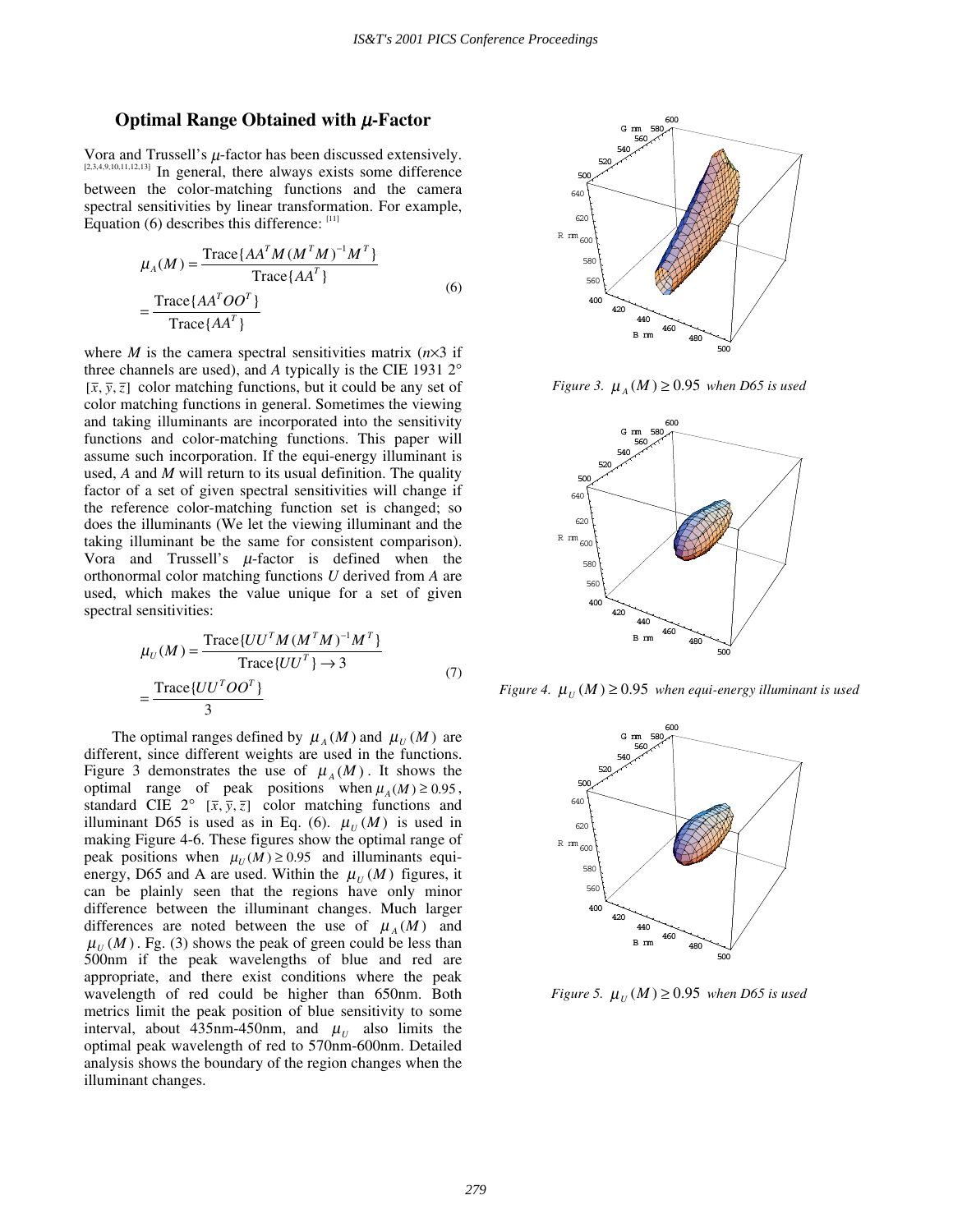

*Figure 6.*  $\mu_{U}(M) \geq 0.95$  when A is used

# Optimal Range obtained with  $Q_{st}$  and  $Q_{sf}$

The real object reflectance would be very helpful in transforming camera signal into the colorimetric values. By minimizing the mean-squared error between the estimated and measured tristimulus values, Shimano's  $Q_{st}$  and  $Q_{st}$ quality factors  $[12,13]$  can be equivalently defined as:

$$
Q_{st} = \frac{\text{trace}(A_L A_L^T K_r G (G^T K_r G)^{-1} G^T K_r)}{\text{trace}(A_L A_L^T K_r)}
$$
(8)

and

$$
Q_{sf} = \frac{\text{trace}(U_L U_L^T K_r G (G^T K_r G)^{-1} G^T K_r)}{\text{trace}(U_L U_L^T K_r)}
$$
(9)

where

$$
K_r = E\{rr^T\} = \frac{1}{n_{samples}} \sum_{i=1}^{n_{samples}} r_i r_i^T
$$
 (10)

is the correlation matrix for the ensemble of object reflectance spectra.  $A_L (= L_{view} \text{ A})$  and  $G (= L_{take} M)$  already include the illuminant factor inside,  $[4]$  and  $U_L$  is the orthonormal fundamental vectors derived from  $A_L$ . *A* is the color-matching functions matrix, typically the CIE 1931  $2^{\circ}$  $[\bar{x}, \bar{y}, \bar{z}]$ , and *M* is the spectral sensitivity functions matrix. Both  $Q_{st}$  and  $Q_{st}$  are the data-dependent metrics for spectral sensitivity functions. In the experiment, Vrhel and Trussell's data set, which contains 354 object colors, is used when the statistics of reflectance spectra is necessary.  $[7]$ 

The optimal range obtained with Shimano's  $Q_{\alpha}$  and  $Q_{\alpha}$ can be shown in Fg. (7) and Fg. (8). While Vora and Trussell's  $\mu$ -factor misses some good sensitivity functions, [3][13] both two measures here try to "beautify" all spectral sensitivity sets. If the threshold is chosen as 0.95 or 0.98, every combination in the peak position cube will qualify "optimal". Instead, here a threshold of 0.9995, which is very close to 1, is chosen to define the optimal space. Shimano's papers  $[12][13]$  also demonstrate that most quality factor values he calculated are very close to 1 even when different object reflectance set is used. Comparing Figure 7 and 8, they are obviously different, which is similar to the difference to that between Figures 3 and 5. Since a threshold of 0.9995 is used, it will be difficult to discriminate which sensitivity set is better if quality factors of both sets are larger than 0.9995. Compare Figures 5 and 8, the optimal range of blue is wider than that in Figure 5, while the optimal range of red is narrower. Similar feature can be found between Figures 3 and 7.



*Figure 7.*  $Q_{st} \ge 0.9995$  *when D65 is used* 



*Figure 8.*  $Q_{sf} \ge 0.9995$  *when D65 is used* 

#### **Optimal Range obtained with** *FOM***/***MG*

Sharma and Trussell's Figure of Merit (*FOM*)<sup>[4]</sup> is based on the optimization within  $\text{CIEL}^* a^* b^*$  color space, which is considered as a more perceptually uniform color space than CIEXYZ. It also takes the signal-independent random noise into account. This quality factor should be more coincident with the real world. Like Shamano's metrics, it also depends on the selection of recording and targeting illuminants, as well as the statistical characteristics of the ensemble of object reflectance used. Figure of Merit can be defined as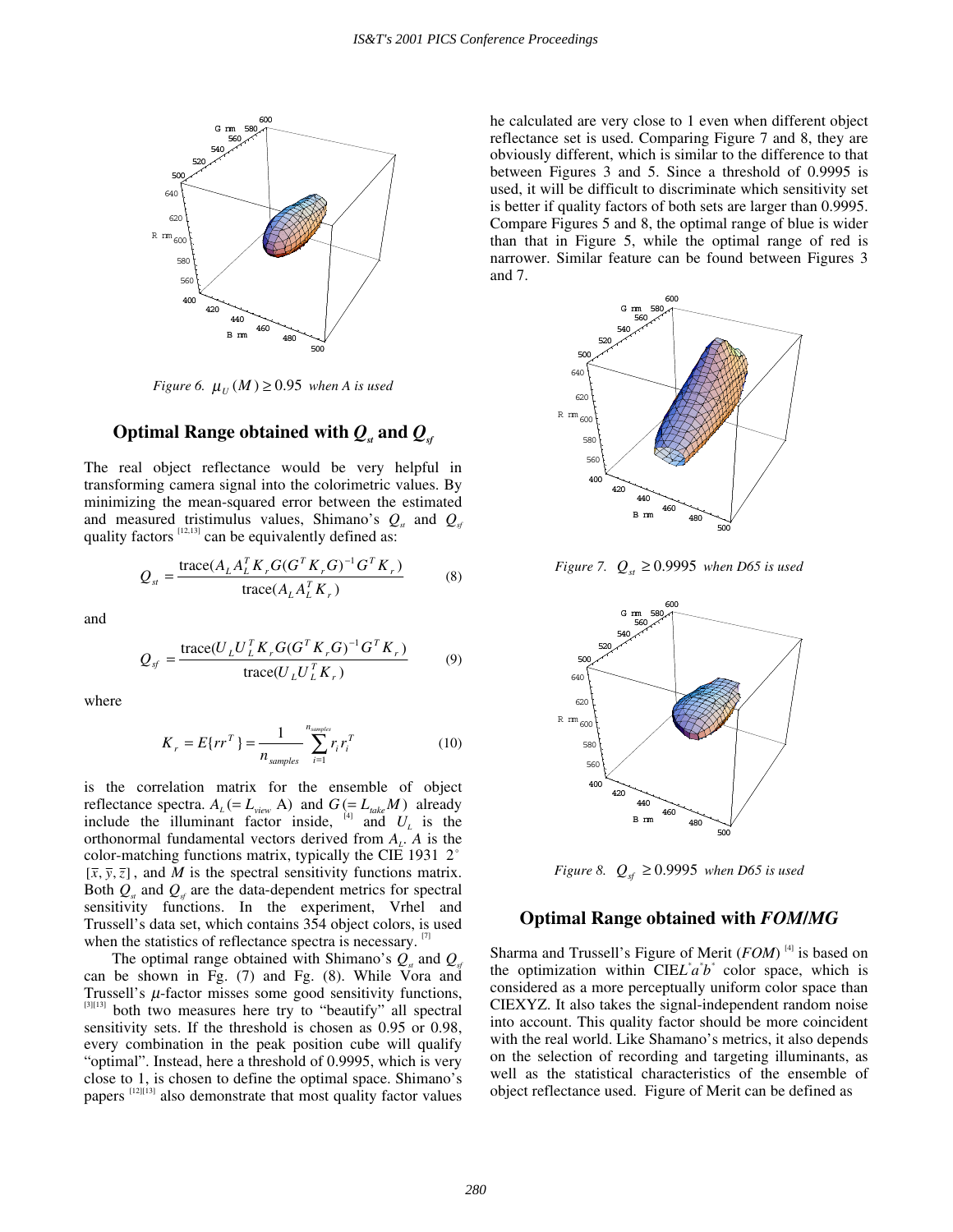$$
q_{FOM}(A_v, G) = \frac{\tau(A_v, G, K_v, K_\eta)}{\alpha(A_v, K_v)}
$$
(11)

where

$$
0 \le \tau(A_v, G, K_v, K_\eta) \le \alpha(A_v, K_v) \tag{12}
$$

 $\alpha(\cdot)$  and  $\tau(\cdot)$  are two functions, <sup>[4]</sup>  $K_r$  and  $K_n$  are the correlations of the reflectance spectra set and the random noise. We have defined our own simple modification to *FOM*. We name it Measure of Goodness (*MG*):

$$
q_{MG} = 1 - \sqrt{1 - \frac{\tau(A_v, G, K_v, K_\eta)}{\alpha(A_v, K_v)}} = 1 - \sqrt{1 - q_{FOM}}
$$
(13)

Here the average color difference of an ensemble of spectra varies linearly against quality factor. [11]

If signal-independent noise is ignored, which means the noise correlation matrix  $K_n = 0$ , we can obtain the optimal range. For comparison, illuminants D65 and A will be used in the calculation of optimal range. Figures 9 and 10 demonstrate the results when illuminant D65 and A are used with *FOM*, and Figures 11 and 12 demonstrate the results when illuminant D65 and A are used with *MG*. At a level of 0.98, the optimal ranges of peak wavelengths tend to be quite large for both D65 and A. The optimal peak wavelength of blue is extended from 420nm to 480nm, but that of green could be from less than 500nm to 600nm, and that of red could be from 560nm to more than 650nm. The difference between Figures 9 and 10 shows that the peak wavelength of red could be even higher for A, since A has higher power spectral distribution in red wavelength than D65. Figures 11 and 12 show that  $MG \ge 0.95$  is a more strict condition than  $FOM \ge 0.98$ . Since MG has a linear relationship to  $L^* a^* b^*$ , it would be a more effective choice for selecting the peak wavelengths of sensitivity functions. Probably  $MG \ge 0.90$  is a good condition to determine the region in practice.



*Figure 9.*  $FOM \geq 0.98$  when D65 is used



*Figure 10.*  $FOM \geq 0.98$  when A is used



*Figure 11.*  $MG \geq 0.95$  when D65 is used



*Figure 12.*  $MG \geq 0.95$  when A is used